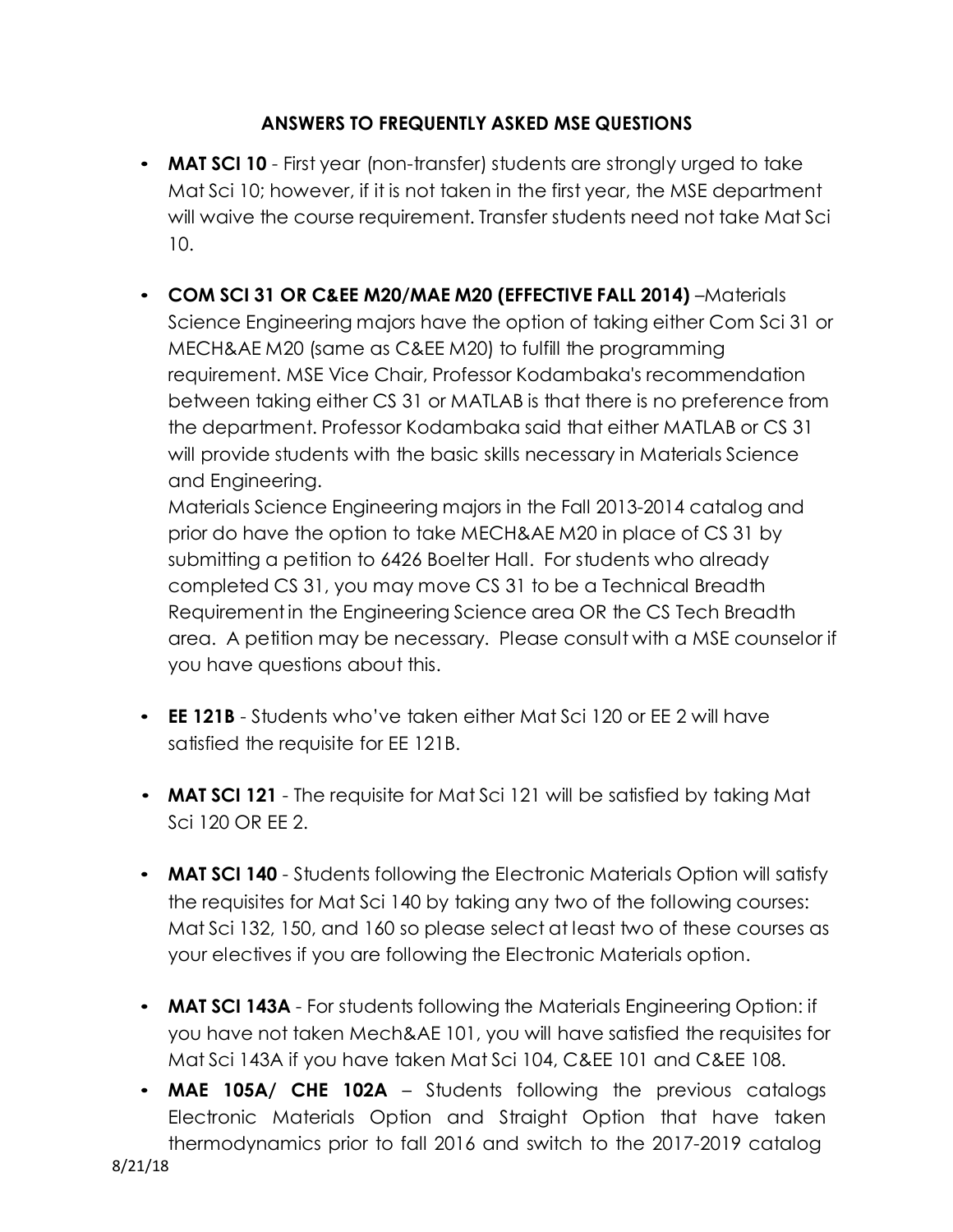year. May use the thermodynamics course as an elective option (by petition).

- **ELECTIVES** Students should refer to the HSSEAS catalog announcement for the year they were admitted to the major to review the MSE elective list for their option.
- **FULL/CLOSED MSE COURSES** If a MSE course is full, you should submit an Enrollment Consideration Request (ECR) form[:](http://www.seasoasa.ucla.edu/ECR) <http://www.seasoasa.ucla.edu/ECR>

To take full advantage of the ECR, you should be submitting this as soon as you are unable to enroll because a class is full. This helps us measure demand and allows us to work with the department to see how many more people can be accommodated. It also puts you on a list so that if there are any course updates, everyone on the survey will be notified and have insider information as to when new sections are opening, etc. Please note that filling this out is not a guarantee of enrollment, or that the department will be able to accommodate your request, but it gives you your best chance. Be sure you enroll and plan alternate course options available to you in case you do not get in.

• **WAITLIST** – If a MSE course is on the schedule as wait listed then it is being offered. Students who are interested in the course should secure a spot on the wait list for best chance of enrollment. NOTE: All upper division MSE labs are wait list only due to very limited space. A wait list allows the department to give priority to graduating seniors if demand exceeds availability. If the demand does not exceed available space then everyone on the wait list will most likely be enrolled into the course. If all wait list spots become full then utilize the Enrollment [Consideration](http://www.seasoasa.ucla.edu/ECR) [Request](http://www.seasoasa.ucla.edu/ECR) Form (ECR).

## • **CLASS PLANNING TIPS**

Please follow the Class Planning Tips outlined for you below. All students should have an idea of when they plan to graduate. Students who begin upper division course work (100-199) are especially encouraged to begin their time to degree plans now if you have not already done so.

• Run a new DARS audit: <http://www.seasoasa.ucla.edu/undergraduates/DARS>